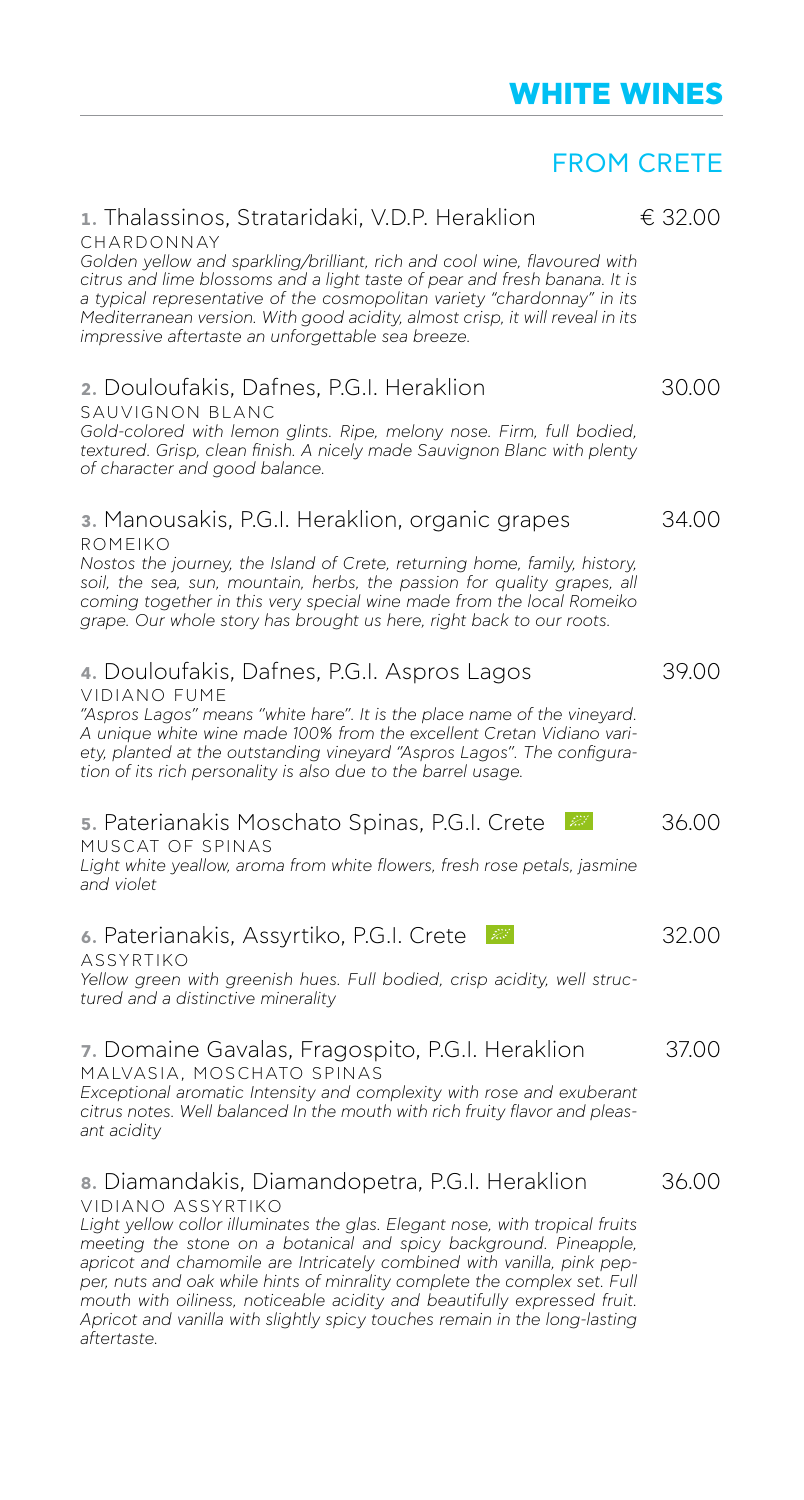#### **9.** Silva Daskalakis, Enstikto, P.G.I. Haraklion € 34.00 VIDIANO CHARDONNAY

*Pale yellow color, intense nose with dominant aromas of fresh yellow fruits, lemon and vanilla. Rich body, oily, with harmony and delicious, aromatic aftertaste.* 

#### **10.** Domaine Lyrarakis, Psarades, P.G.I. Heraklion 34.00 DAFNI

*A wine with a distinctive herbal character, refreshing mouthfeel and Intense aromatic aftertaste, In a citrus fruit background.*

#### **11.** Domaine Paterianakis, Natural wine 3.14 **12.200** 52.00 VIDIANO

*This wine is made exclusively from grapes of organic cultivation from the Cretan variety Vidiano. It is produced following a natural vinification method without the addition of sulfite and bottled without filtering in a limited number of bottles not exceeding 2000 pieces.It has a light straw yellow color. Aromas of sweet ripe yellow fruits, honeycomb and chamomile emerge to the nose. It has a juicy mouth and its aftertaste is pleasantly fruity.*

## **12.** Domenico, P.G.I. Crete 30.00

THRAPSATHIRI

*A wine of excellent balanced flavour, crisp acidity, summer fruit aromas of honey melon and peach as well as local herbs, a full palate and fruity long-lasting finish. A three-month aged white, which can be aged for 3 to 5 years.*

# FROM THE REST OF GREECE

### **13.** Ktima Alpha, P.G.I. Florina 42.00

SAUVIGNON BLANC

*Brilliantly, light yellow in color with greenish tints. Strong and lively nose, typical Sauvignon Blanc, suggesting gooseberry, passion fruits, melon, litchi with a note of honeysuckle. Round and mellow on the palate, quite*  fat balanced although, with plenty of finesse. Crispy and well structured, reminding the nose aromas with a hint of lime. A richly textured wine *with superb length and balance. A classy wine with long finish and persistent aromas.*

#### 14. Nico Lazaridi, Magiko Vouno, P.G.I., Agora 42.00 SAUVIGNON BLANC

*It has a clear yellow-green colour. The amazing aromas of summer exotic fruit like melon, mango and mature citrus are perfectly balanced with the aromas of nuts and vanilla coming as a result of the 6 month maturation in oak barrels with the presence of fine lees. Full and greasy mouth in absolute balance with the acidity. It has a long aftertaste with notes of brioche and nuts.*

# **15.** Costa Lazaridi, Chateau Julia, P.G.I. Drama 36.00 CHARDONNAY

*An ambitious Chardonnay with light gold colour. Full and buttery mouth with acidity balanced and fruity flavor.*

# **16.** Tesseris Limnes P.G.I. – Florina 42.00

CHARDONNAY, GEWÜRZTRAMINER *A successful blend of Chardonnay and Gewürztraminer with light gold colour. Full and buttery mouth, balanced acidity and fruity flavour.*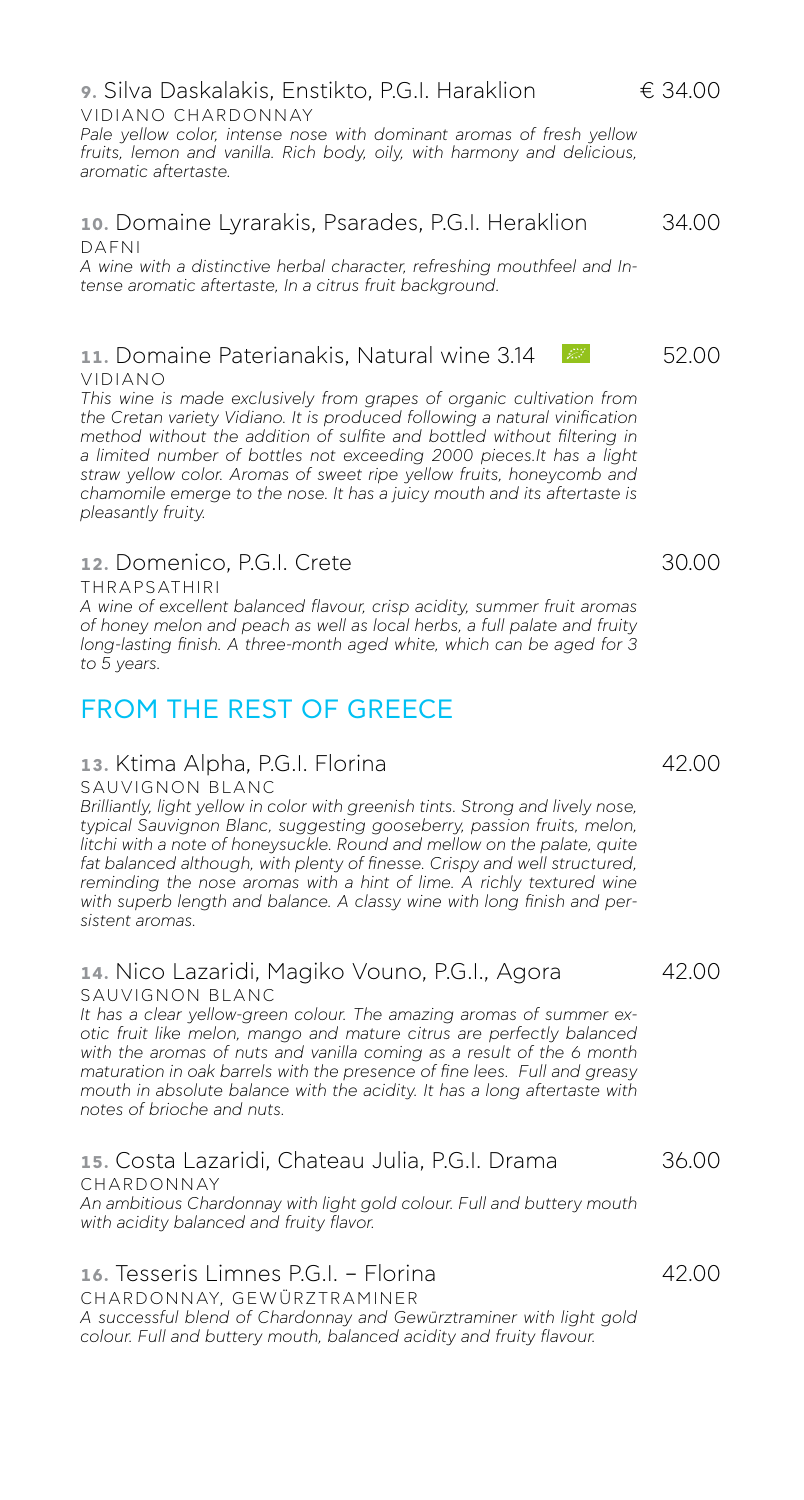### **18.** Mantinia Tselepos, P.D.O. Mantinia, Peloponesse 34.00 MOSCHOFILERO

*A Greek wine from indigenous Moschofilero grape with exceptional freshness and lively acidity. Citrus fruits and lemon flowers on the nose, with a crisp, clean finish.*

# **19.** Ktima Biblia Chora, P.G.I. Pangeon 38.00

SAUVINGNON BLANC ASSYRTIKO

*It has a pale green-yellow colour with stark clarity. Its impressive nose is a bundle of aromas that highlight the character of the varetal. Intense aromas of tropical fruit and grapefruit alternate with notes of lemony citrus to stimulate the senses. I has a rich, full-bodied and balanced flavour, with exceptional structure, refreshing acidity and big aromatic finish.* 

#### **20.** Domaine Gerovassiliou, P.G.I. Epanomi 42.00 MALAGOUSIA

*This wine has a brilliant straw colour with greenish shades and an aroma of matured fruit such as pear, mango and citrus.*

### **21.** Kechris tear of the pine Retsina, P.G.I. Goumenissa 42.00 ASSYRTIKO

*A top approach in Retsina for those who love (and nostalgia) but not only. This is a delicious white wine based on Assyrtiko, passed through a barrel and with a discreet note of resin. It is pleasant to drink and accompanies every classic Greek snack that will be on your table.*

# **22.** Domaine Vassaltis, P.D.O., Santorini 58.00

### ASSYRTIKO

*An exceptionally complete wine with a great ageing potential, shows the true essence of what Santorini and Assyrtiko are about: Aromatics of basalt and pumice stone with ripe tropical fruits, honeysuckle and*  maritime salinity, and a palate of salty green fruits with high levels of *minerality and acidity. The long aftertaste adds depth and weight to the wine making it a perfect pairing for seafood and fish.*

### **23.** Domaine Tselepos, Melissopetra, P.G.I, Arkadia 56.00 GEWÜRZTRAMINER

*The wine has a pronounced intense and complex aromatic character reminiscent of tropical fruit, flowers, rose and Turkish delight (lucoum). Its mouthfeel is balanced and rich, with a pleasant, refreshing acidity.*

# INTERNATIONAL

#### **24.** Chablis Premier Cru, Vaillons, J.Moreau & Fils, France 86.00 CHARDONNAY

*Pure and authentic wines characterized by an original blend: subtle minerality and intense fruitiness, structure and aromatic complexity and a constant hint of smoke, proof of a preserved terroir.*

#### **25.** Chateau Langlois, Pouilly Fume, Loire 66.00 SAUVIGNON BLANC

*A white wine with distinctive citrus aromas and flovours with mineral and herbal hints, very refreshing on the palate. Paired with seafood and shellfish.* 

VIOGNIER

*Domaine Gerovassiliou Viognier Epanomi is one of the best Viogniers made outside of the Northern Rhone. Barrel fermented in new French oak and aged on its lees, this is a fresh, concentrated, aromatic wine, busting with complex flavours of peach, orange, lemon jasmine, herbs and papper. An extremely versatile food partner.* 

# **17.** Domaine Gerovassiliou, P.G.I. Epanomi € 52.00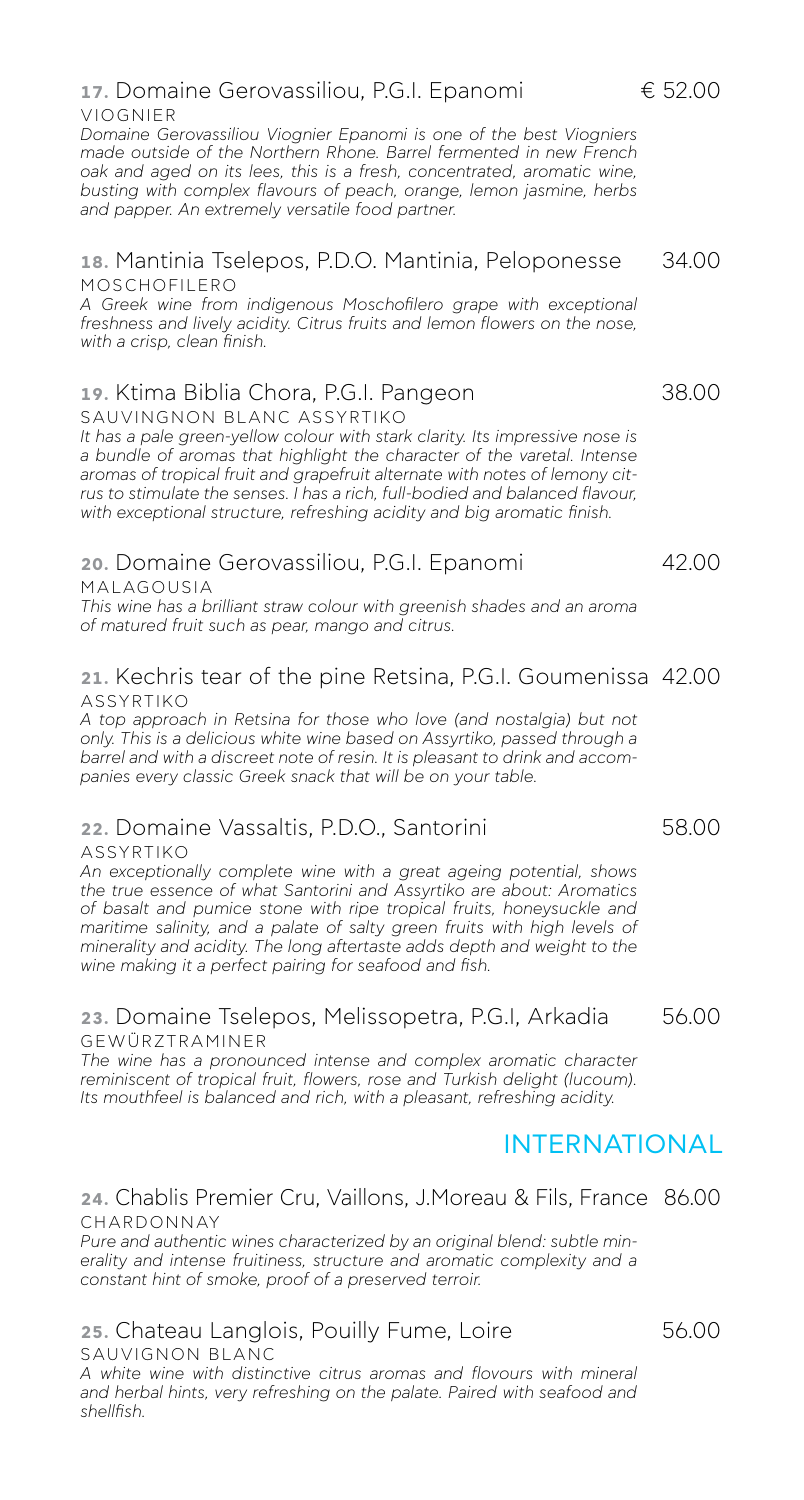### **26.** Villa Antinori Bianco, I.G.T. Italy  $\epsilon$  38.00

TREBBIANO, MALVASIA, CHARDONNΑY *Villa Antinori Bianco offers a straw yellow color with greenish highlights. The nose is delicate and elegant with its notes of bananas, pineapples, white flowers, and candied fruit. The palate is balanced and harmonious with good flavor persistence and mineral notes on the finish and aftertaste.*

### **27.** Viña Esmeralda, Mediterranean Classic, 36.00 MOSCALTEL, GEWÜRTZTRAMINER

*In the mountains area of the Upper Penedes the more delicate and aromatic white grape varieties are grown. Moscatel and Gewürtztraminer an exceptionally delicate and strikingly fragrant wine.*

### **28.** Riesling Mosaik, Kuentz - Bas, Alsace 42.00

RIESLING

*In the nose, it already reveals a rich and intense complexity with citrus fruits, fruits with yellow fresh, some floral and mineral notes. The mouth is still on the reserve with a frank and straight attack, the balance is tightened by the crystalline acidity of the soil and still asks to melt with the maiere. Finale is intense on light bitter.*

# **ROSE WINES**

**29.** Lyrarakis rose, Legacy N.O.H.Q. Alagni, Heraklion 30.00 LIATIKO, MERLOT *Quality local wine with deep color and fine dry flavor. A successful blend with refreshing mouth and aroma of cherries and prunes*

**30.** Domaine Paterianakis, Melissinos, P.G.I. Heraklion  $\approx$  34.00 KOTSIFALI SYRAH

*A Cretan organic rose. Very crisp and pleasantly acidic. This wine is quite robust with a vibrant color biased towards bright red.*

**31.** Biblia Chora, P.G.I. Pangeon 34.00

SYRAH

*A beautiful and extremely popular rose. It arises from the variety Syrah, so it is characterized by spicy aromas in the nose and mouth. This is a rose with a great range of food flavor combinations.*

#### **32.** Domaine Paterianakis, Natural wine 3.14 **122 13.14 56.00** KOTSIFALI SYRAH

*This wine is a unique wine produced from Cretan Kotsifali and French Syrah of organic cultivation.It has a bright cherry color with orange shades. Aromas of cherries, flowers and herbs are dominant on the nose. It has a full body and leaves a delightful aftertaste on the palate.*

#### **33. Domaine Costa Lazaridi, P.G.I. Drama** 42.00 MERLOT

*Exceptionally bright and a light color between light rosy and salmon. Lively nose reminiscent primarily of red fruit like strawberry and cherry, with a hint of lemon verbena and an almost imperceptible presence of spices. Elegance and finesse with a refreshing acidity which balances the alcohol creating a sense of harmony rounded up with a pleasant fruity finish.*

### **34.** Techni Alipias, P.G.I, Drama 30.00

CABERNET SAUVIGNON, MERLOT, SYRAH, SANGIOVESE, NEBBIOLO *Brilliant rose-red color.*

*Delightfully fragrant, with a broad fresh palette compounded of ripe strawberries, blackberries and black cherries. The palate is reminiscent of young red berries.*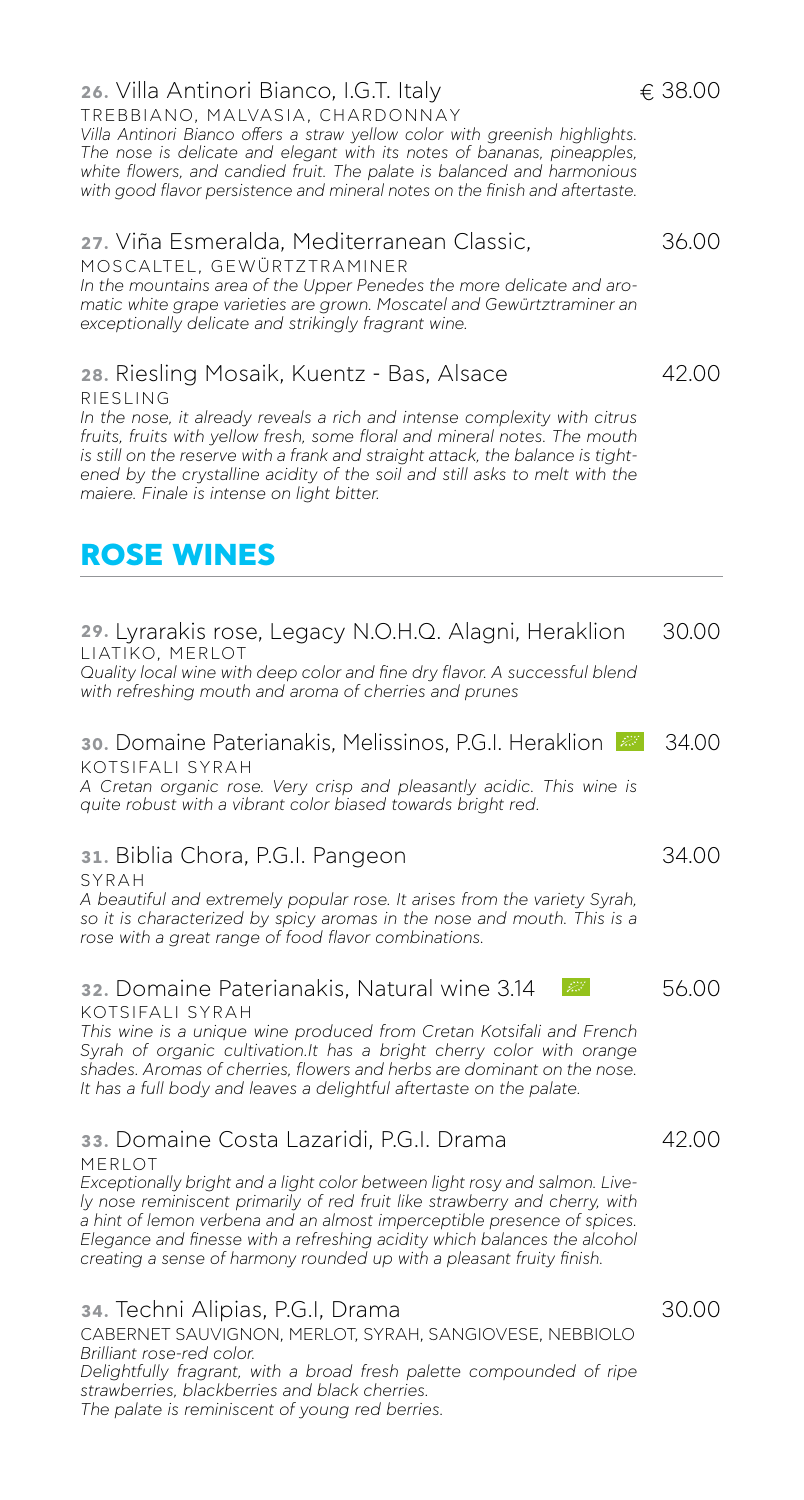SYRAH, GRENACHE, AGIORGITIKO

berry, cherries, peach, pink grapefruit, citron and candied apple create *a special profile for a rose wine. The long finish with citrus notes boosts the palate.*

*Smooth, elegant nose with dominant notes of juice, ripe cherries and strawberries. Red apple, sanguine and orange blossom gradually reveal* 

#### **36.** Château Roubine La Vie en Rose, Provence 52.00 GRENACH, CINSAULT, SYRAH

*Expect a vibrant, crisp wine with youthful red fruit flavors and a sharp, defined acidity.*

# FROM CRETE

**RED WINES**

#### **37.** Lyrarakis Kotsifali, P.G.I. Alagni Herklion 29.00 KOTSIFALI *The red grape variety Kotsifali is indisputably a classic of the vineyard of Crete. Spices and red fruits with an elegant mouthfeel and a piquant aftertaste are the characteristics of the wine which is produced from vineyards situated at 500m altitude.*

### **38.** Manousakis Nostos Blend **12.00**

GRENACHE, MOURVERDE, ROUSSANNE, SYRAH *All the Rhone in a bottle! An impressive wine that comes from a blend of all varieties of the Estate. Therefore, it exhibits unbelievable complexity, is particularly "talented" in combinations with complex flavors, and is offered for long aging.*

# **39.** Douloufakis Aspros Lagos, P.G.I. Dafnes 32.00

CABERNET SAUVIGNON *Deep red colour. Fruity full nose with oak accents and peppery minty notes. Full bodied, rich, long texture with soft tannins melded nicely with the other components. Pleasure finish.*

**40.** Domaine Paterianakis, Melissokipos, P.G.I. Heraklion **32.00** KOTSIFALI, MANDILARI *Deep red with a few bricked colored hues, fruit marmalade and cinnamon, flavor of oak, earth and spices.*

**41.** Strataridakis Kokkina Homata, P.G.I. Heraklion 34.00 CABERNET SAUVIGNON, KOTSIFALI *Deep red color with ruby glints with velvety body and buttery after-taste. Fragrances of red fruits in a background of vanilla.*

#### **42.** Monastery Toplou, P.G.I. Sitia 38.00 SYRAH, MERLOT *A wonderful blend of organic farming grapes from the monks of Toplou Monastery. Clear, dense ruby color. A full bodied wine with slightly tannic structure.*

**43.** Minos Miliarakis, P.G.I., Peza, Heraklion 32.00 KOTSIFALI, MANDILARI *A red aged wine with composite flavors of red fruit and new oak barrel. Velvet body rich in tannins and extraordinary aftertaste*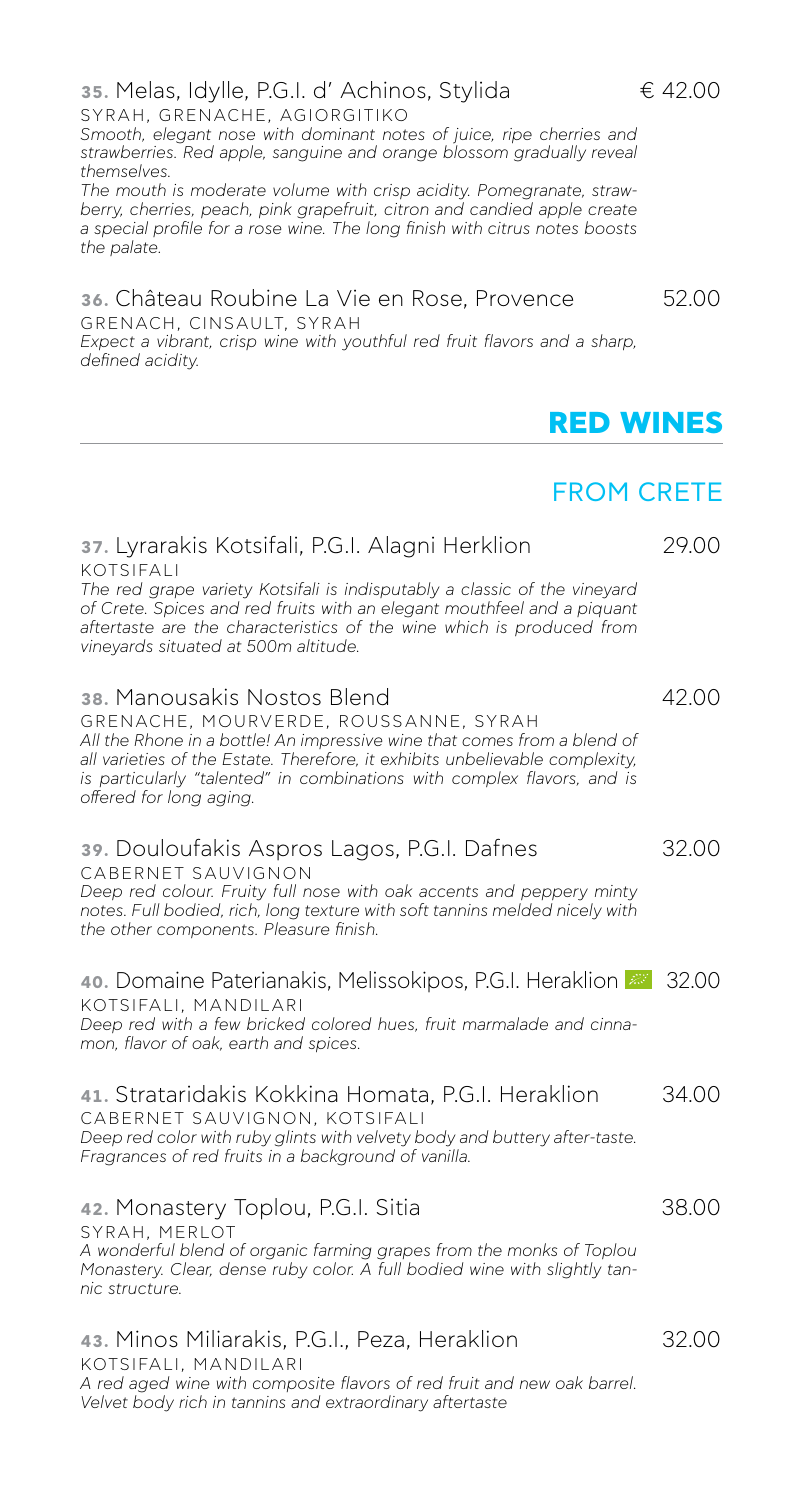#### **44.** Douloufakis Dafnios, P.G.I., Heraklion € 42.00 LIATIKO

*This wine has concentrated aromas of fresh red fruits, herbs and light floral aromas. As It ages, develops a unique bouquet of ripe fruits, leather and spices. It has light body, good acidity, soft and delicious tannins and long aftertaste.*

#### **45.** Domaine Paterianakis, Natural wine 3.14  $\frac{1}{20}$  58.00 KOTSIFALI

*This wine is an organic wine produced using a method of natural vinification without adding any sulfites. It is bottled unfiltered in a limited number of bottles not exceeding 2000 pieces.It has a deep ruby color. On the nose, there are aromas of red fruits with light herbal notes. It has a medium structured body with soft tannins and a particularly pleasant aftertaste.*

#### **46.** Manousakis Nostos Alexandra's, P.G.I. Crete 32.00 SYRAH, GRENACHE ROUGE, MOURVEDRE

Bright red color, medium density nose which evolves gradually, starting *with aromas of fresh berries, cherries and strawberry jam, ending up with aging notes where tobacco, black pepper and ham dominate. Well-structured mouth, with good quality tannins, delicious, aromatic, with medium length aftertaste.*

#### **47.** Domain Lyrarakis, Karnari, P.G.I. Heraklion 58.00 KOTSIFALI

*Kotsifali "Karnari" is a wine that encompasses the tradition of western Crete, of producing "Marouvas" style wines, adapting it to a more gentle style. The Kotsifali grape, grown in the "Karnari" area, gave us this wine, bringing forward the warmth of alcohol in sweet fruit and spice notes, elements which reveal the long ageing in used barrels. The noble influence of oxygen, both in the aroma and flavor of the wine, is well integrated, providing complexity and stability to the wine.*

# FROM THE REST OF GREECE

### **48.** Biblia Chora, P.G.I. Pangeon 48.00

CABERNET SAUVIGNON, MERLOT, AGIORGITIKO *Dark red with distinct brown highlights. Dense nose with pepper and chocolate, coffee, butter, ink, smoke and vanilla. Soft and velvety mouthfeel, with acidity offering nerve and a pleasant, long lasting aftertaste.*

### **49.** Techni Alipias, P.G.I. Drama 42.00

CABERNET SAUVINGON, AGIORGITIKO *Complex, beautifully open bouquet of cherries and plums, with notes of pepper and vanilla. In the mouth it is rich, mature, fleshy, well structured,*  with beautifully softened tannins. A delightful wine of real character, *which can be consumed fresh or aged for several years.*

### **50.** Domaine Costa Lazaridi, Château Julia, P.G.I. Drama 56.00 MERLOT

*Solid, deep red. Enchanting alternation of impressions. Redcurrant, cherry jam, mint chocolate, ink and cedar are only some of the identifiable aromas. Fleshy, rich, almost plethoric, with abundant fruit supporting the*  well Integrated tannins. The theoretically high alcohol Is balanced by the *acidity and expressed mainly as sweetness and volume. Long finish with notes of chocolate.*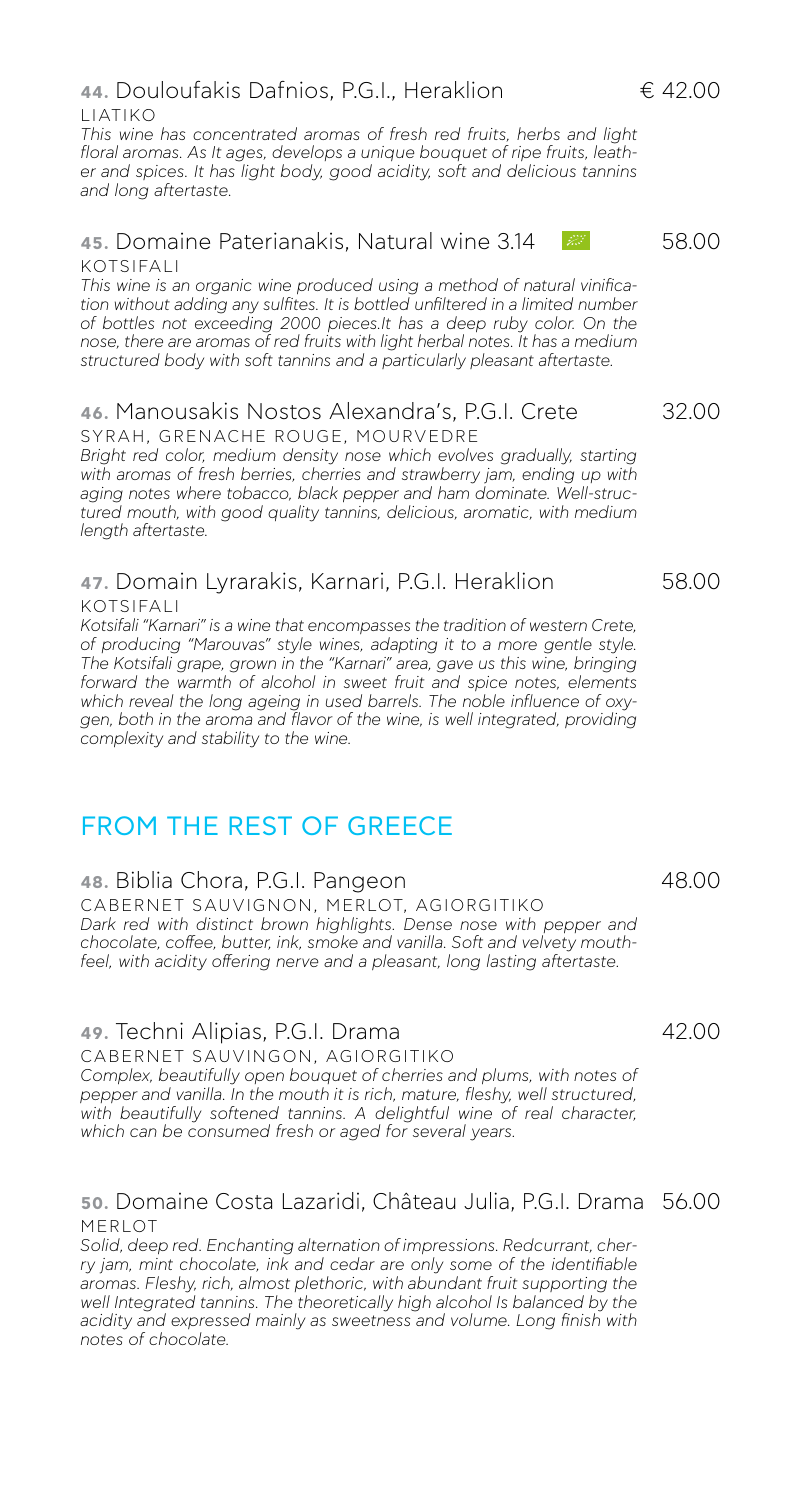### **51.** Domaine Katsaros, P.G.I., Krania, Thessalia € 56.00

CABERNET SAUVINGON, MERLOT *From the very quality Greek red-improving year by year. Feels good, good tannic structure and perfect finish make it very popular among avid red drinkers.*

### **52.** Nico Lazaridi, Magiko Vouno, P.G.I., Agora 69.00

CABERNET SAUVIGNON, CABERNET FRANC *It has a deep purple colour with complex aromas of red fruits, violet, black cherry and some gentle references of sweet spices, plum and eucalyptus. It has a rich flavor and body with a fruity aromatic aspect and long aftertaste.*

#### **53.** Nico Lazaridi, Black Sheep, P.G.I., Drama 36.00 MERLOT, SYRAH

*A red wine with vivid ruby red colour with purple hue. Intense aromas of*  ripe red fruit and plum spicy aromas. A full bodied and balanced wine. *very well paired with red and Mediterranean cuisine.*

#### **54.** Domaine Hatzimichalis, P.G.I, Atalanti 32.00

SYRAH, MERLOT, CABERNET SAUVIGNON & GRENACHE ROUGE *Shiny and deep ruby color. Enchanting fragrance composition with plums, sour cherries and currants and spice notes. In the mouth the aromas become more earthy with distinct cinnamon notes. Moderate to full body, elegant and lightweight, with gentle tannins and balanced acidity.*

#### **55.** Papaioannou Nemea, P.G.I. Peloponnese 32.00 PINOT NOIR

Pale red color with purple hues. Intense aromas of cedar, strawberry and *cherry are apparent on the nose, with nuances of tobacco, vanilla and violet. Rich and elegant mouth feel with a luscious and savory aftertaste.*

### **56.** Tselepos Driopi classic, P.D.O. Nemea 38.00

AGIORGITIKO *Ready to drink upon release, it features generous aromas of red fruit and dried nuts.*

#### **57.** Domaine Mechaelidi, Lagotopos, P.G.I. Drama 105.00 MAVROTRAGANO

*The palate offers elegant and charming tannins with a long and persistent intensity of juicy blackberries on the finish.*

### **58.** Château Porto Carras, P.D.O. Meliton Slopes 40.00

CABERNET SAUVIGNON, CABERNET FRANC, LIMNIO, MERLOT *Rich deep purple colour. Complex aromas dominated by black berried fruits and cedar. Delicate, smoky, with structure and balance. Excellent quality, rich and long velvety finish. This wine has the potential for long aging.*

#### **59.** Avantis Estate, P.G.I Evia 38.00 *SYRAH*

*Deep ruby colour, with complex developing bouquet. Spices, pepper, cinnamon and tobacco aromas, strong sense of black fruit taste, jam*  baked fruit, nuances of vanilla. Full bodied wine, spice with decent ripe *fine-grained tannins and long finish.*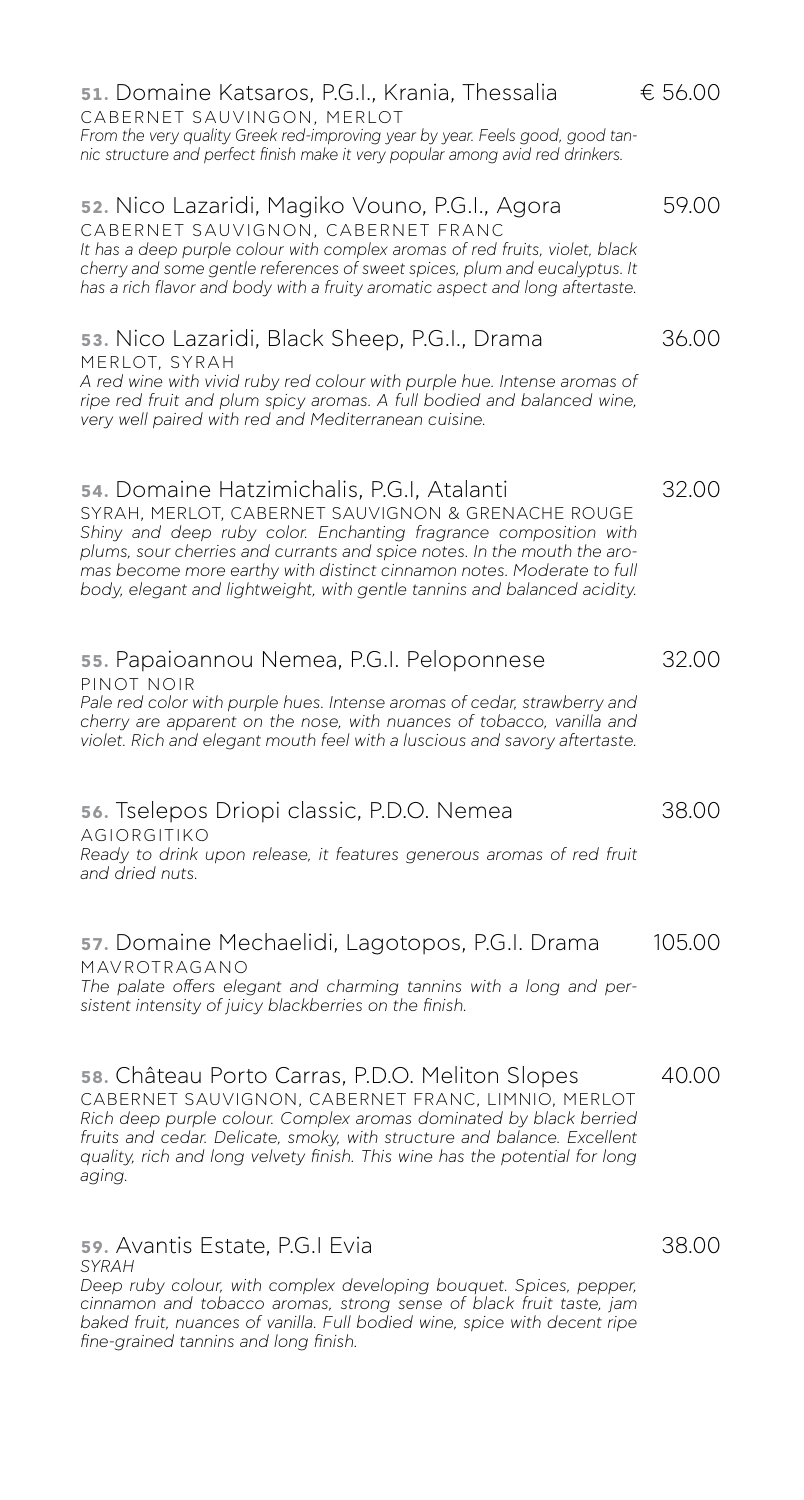# INTERNATIONAL

#### **60.** Château Les Conseillans, A.O.C. Bordeaux, France € 48.00 MERLOT, CABERNET SAUVIGNON, CABERNET FRANC, MALBEC *This wine is dry and extracted, with firm, almost bitter tannins. Licorice and black chocolate flavors dominate. It will take several years for the fruit potential to show.*

#### **61.** Bouchard Père & Fils, La Vignee, Bourgogne 42.00 PINOT NOIR

*Semi translucent bright dark red colour with a vibrant purple red hue. Freshly crushed red cherry and red currant aromas overlay hints of dried herbs, subtle cedar, earth and spice. Light in body and possessing an*  elegant, fresh feel, flavours of red cherries and red currant are to the fore over light earth, traces of dried herbs and spicy cedar. Dryish finish *with bright acidity and fine grained tannins.*

#### **62.** Barbera d'Alba, G.D. Vajra, D.O.C. Piedmont, Italy 49.00 BARBERA

*Great persistence and balance, with a velvet finish. Deep red color with purple hues refer to the sweetness of a dark fruit with refined elegance. Intense and rich on the nose, it is both fresh and harmonious.*

# **63.** Alejandro Fernandez, Pesquera Crianza, Ribera del Duero 56.00

TINTO FINO

*Burgundy in color with a soft fuchsia rim, Tinto is elegant and soft, with aromas of red fruit, candied apples, vanilla and nutmeg. Silky on the mid-palate with well rounded tannins and a velvety finish.*

### **64. Bodegas, Muga, Rioja 64. Compositor 62.00**

TEMPRANILLO, GARNACHA, MAZUELO, GRACIANO *A smooth, mellow attack, with tannins wrapping the sides of the mouth*  with hints of menthol. In the finish the interesting lingering persistence *is worthy of note.*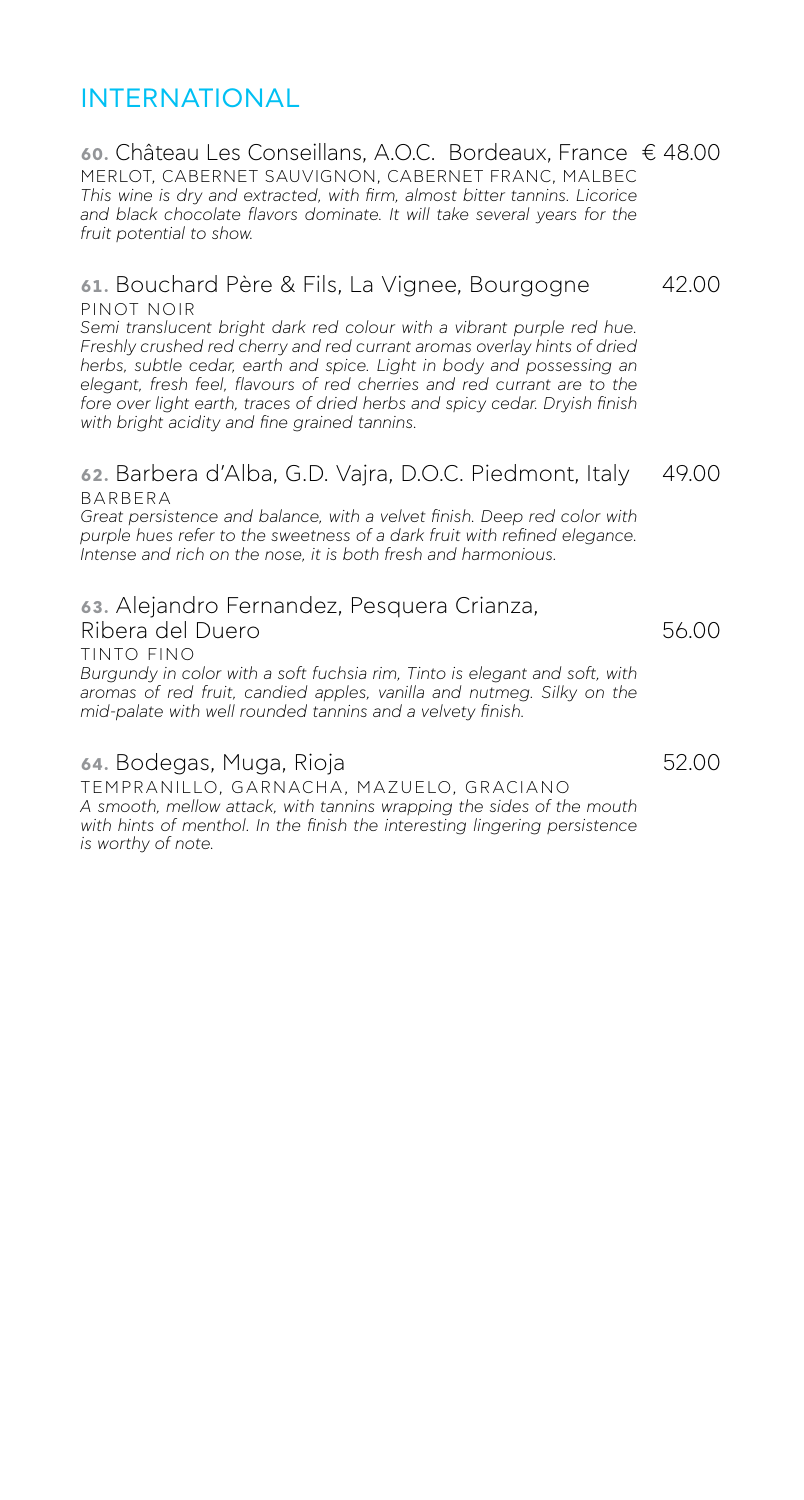# USA-CALIFORNIA

#### **65. Robert Mondavi Winery, Napa Valley € 98.00** CHARDONNAY

*Our Napa Valley chardonnay's juicy pineapple and ripe pear fruits mingle with warm apple pie and toasted hazelnut flavors in this incredibly rich textured wine. It's defining creaminess is elevated by refreshing acidity and carries the fruity, toasty flavors along its deliciously rich finish.*

# **66.** Robert Mondavi Winery, Napa Valley 125.00

CABERNET SAUVIGNON *Blending the balance of a Bordeaux with modern Californian personality, this Cabernet Sauvignon evokes cedar, blackcurrant and cocoa. The mouth is round, tannic, complex and skilfully wooded.*

# **67.** Santa Digna Reserva, Miguel Torres 32.00 SAUVIGNON BLANC

*This unwooded Sauvignon Blanc is a lively dry elegant refreshing style showing a lovely combination of green apple flavors supported by ripe tropical fruits. Zesty, clean finish.*

# **68.** Santa Digna Reserva, Miguel Torres 34.00

CABERNET SAUVIGNON

*Miguel Torres Santa Digna Cabernet Sauvignon Reserva is a clear, deep ruby in colour. On the nose moderate, intense and very fruity aromas of cassis, violets and red fruits. The palate is majestically structured, velvety, meaty and with elegant body and flavors of cassis and blackberries. Medium finish with smooth, fine tannins, outlined by new oak ensure a long evolution in the bottle.*

**CHILE**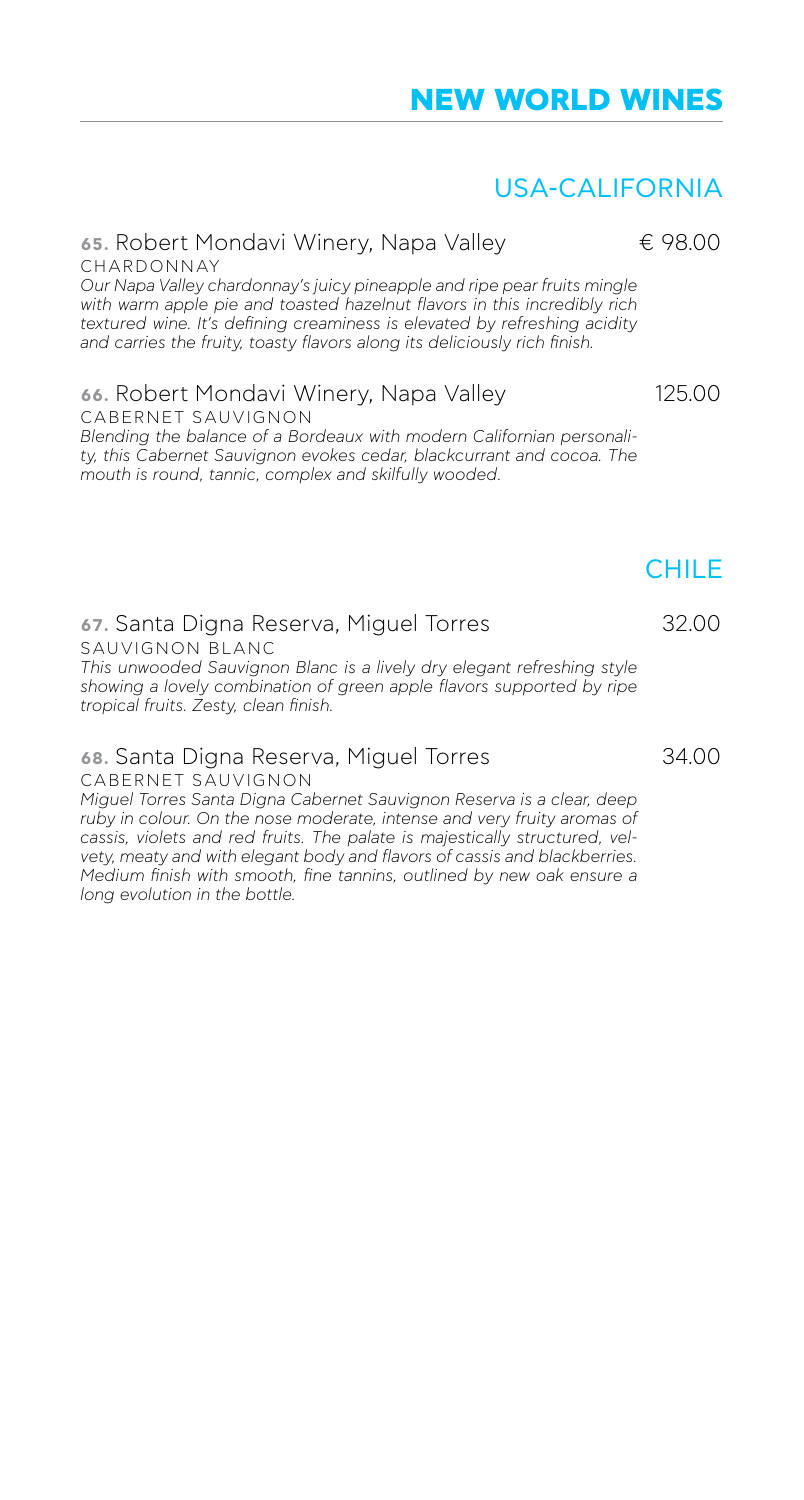# **WINES BY GLASS**

| <b>WHITE WINES</b>                                                                         | $1.5$ DL |
|--------------------------------------------------------------------------------------------|----------|
| 69. Thalassinos, Strataridaki, V.D.P. Heraklion<br>CHARDONNAY                              | € 6.00   |
| 70. Douloufakis, Dafnes, Aspros Lagos, P.G.I. Heraklion 7.00<br><b>VIDIANO FUME</b>        |          |
| 71. Paterianakis, Melissinos, P.G.I. Heraklion<br>$Z\!Z$<br>THRAPSATHIRI, SAUVIGNON BLANC  | 7.00     |
|                                                                                            |          |
| <b>ROSE WINES</b>                                                                          | 1.5 DL   |
| 72. Lyrarakis rose, Legacy N.O.H.Q. Alagni, Heraklion<br>LIATIKO, MERLOT                   | 6.50     |
| 73. Paterianakis, Melissinos, P.G.I. Crete<br>$\mathcal{L}\mathcal{I}$<br>KOTSIFALI, SYRAH | 7.00     |
|                                                                                            |          |
| <b>RED WINES</b>                                                                           | $1.5$ DL |
| 74. Strataridakis Kokkina Homata, P.G.I. Heraklion<br>CABERNET SAUVIGNON, KOTSIFALI        | 7.00     |
| 75. Douloufakis Dafnios, P.G.I., Heraklion<br>LIATIKO                                      | 7.50     |

**76. Paterianakis, Melissinos, P.G.I., Crete** 8.00 MERLOT, SYRAH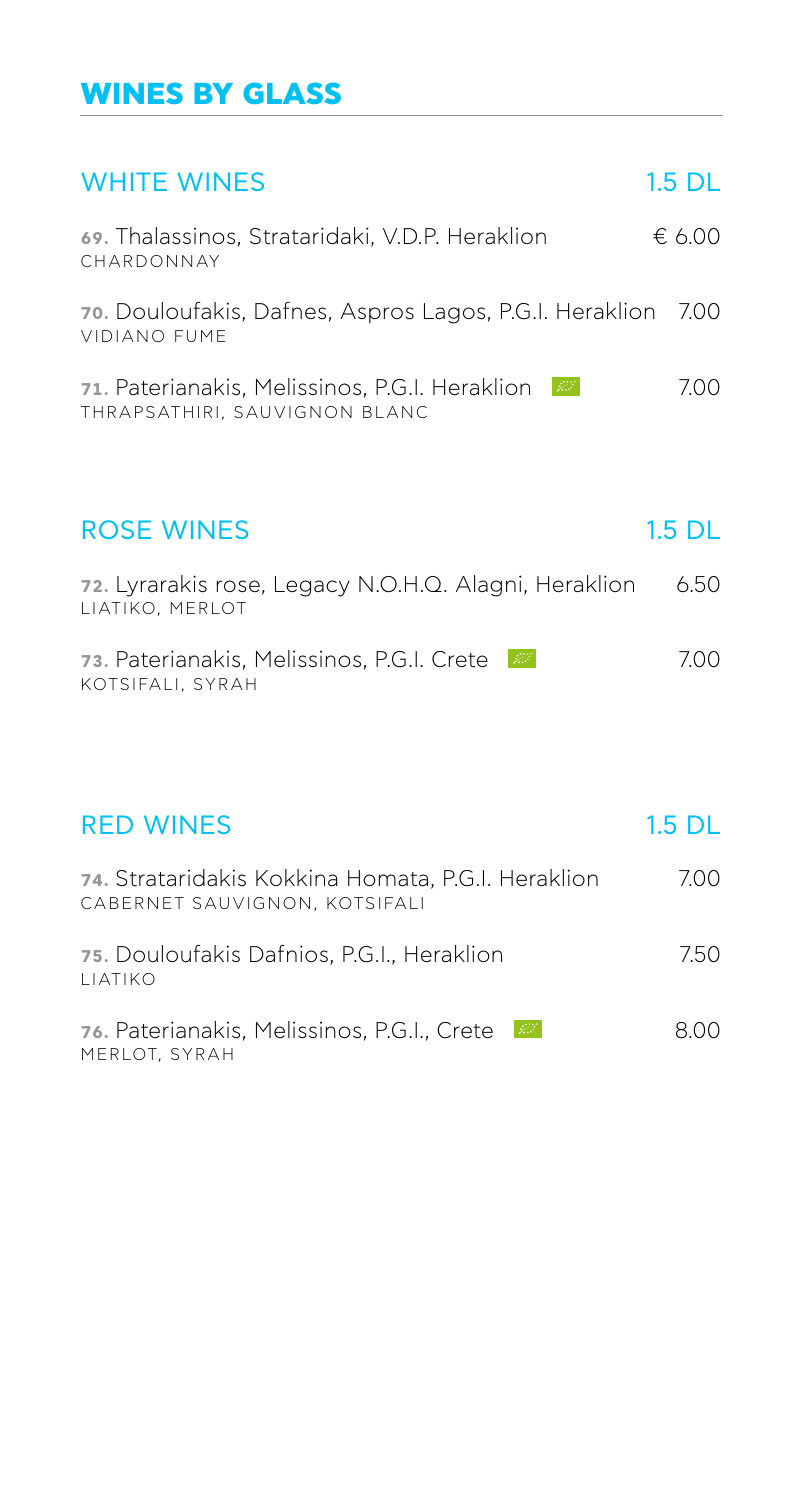# **CHAMPAGNES & SPARKLING WINES**

| 77. Moët & Chandon Brut               | € 95.00 |
|---------------------------------------|---------|
| 78. Laurent Perrier Brut              | 90.00   |
| 79. Veuve Clicquot Brut Yellow Label  | 95.00   |
| 80. Drappier Carte d'Or Brut          | 105.00  |
| 81. Pommery Brut, Royal               | 105.00  |
| 82. Dom Perignon Brut                 | 425.00  |
| 83. Pommery rose                      | 165.00  |
| 84. Proseco Zonin Spumante S.P. Cuvee | 48.00   |

# **CHAMPAGNES & SPARKLING WINES**

# BY THE GLASS

| 85. Laurent Perrier Brut              | 19 O.O |
|---------------------------------------|--------|
| 86. Drappier Carte d'Or Brut          | 22.OO  |
| 87. Proseco Zonin Spumante S.P. Cuvee | 12.QQ  |